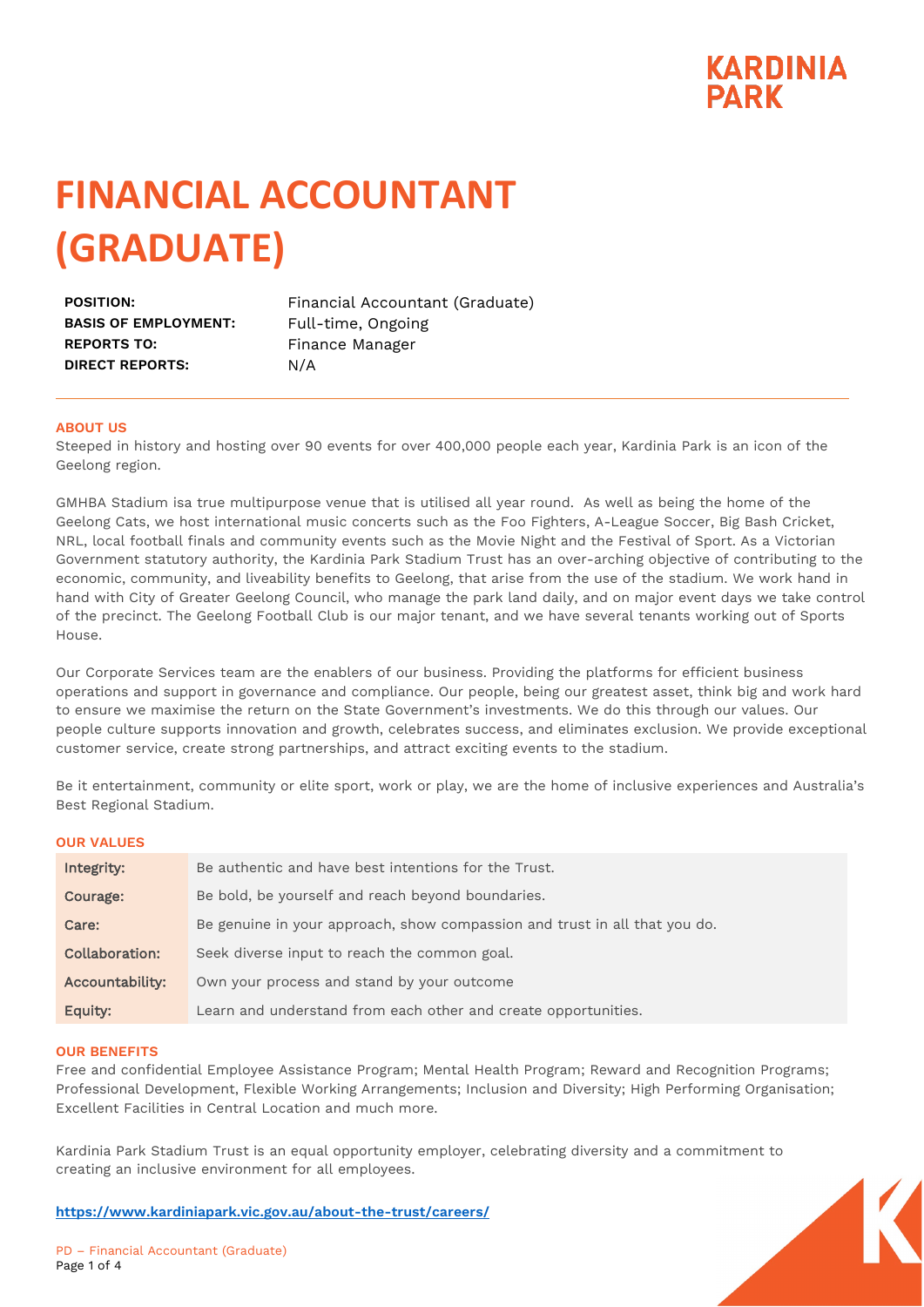# **ABOUT THE ROLE**

The role of the Graduate Financial Accountant will provide financial, accounting, budget support and research to the finance team. They will be a great team player, willing to learn and thriving in a fast-paced environment.

#### **POSITION RESPONSIBILITIES**

## FINANCIALS

- Prepare the monthly financial and management reports for reporting by Finance Manager including reconciliations and general ledger maintenance
- Analysis of financial results providing meaningful explanations of variances to budget and forecast
- Participate in the annual external audit process, liaising with auditors when required.
- Maintain Fixed Asset register and run monthly depreciation process.
- Prepare various monthly, quarterly and annual taxation and compliance obligations including Business Activity Statements and Fringe Benefits Tax

## BUSINESS SUPPORT

- Provide required assistance and support to operational teams on relevant matters (incl Event Reconciliations)
- Provide financial analysis support required by departments for procurement and various tender processes.
- Prepare any other ad hoc reporting requirements and participation in projects as requested
- Any other duties, as requested by the Finance Manager within the scope of the role
- Support the Finance Manager with drafting and reviewing finance related policies, procedures, and practices.

#### LEADERSHIP RESPONSIBILITIES

- Play a role in shaping the organisation's culture by being a supportive colleague and a confident emerging leader.
- Establish and maintain positive and effective professional relationships with colleagues, business partners, and key stakeholders.
- Demonstrate and promote the culture, values, and philosophy of the Trust at all times.

## OHS RESPONSIBILITIES

- Participate in the development of a safe and healthy workplace.
- Comply with instructions given for their own safety and health and that of others, in adhering to safe work procedures.
- Co-operate with management in its fulfilment of its legislative obligations.
- Take reasonable care to ensure their own safety and health and that of others, and to abide by their duty of care provided for in the legislation.
- To report any injury, hazard, or illness immediately, where practical to their supervisor.
- Not place others at risk by any act or omission.
- Not willfully or recklessly interfere with safety equipment.

#### **SUCCESS PROFILE**

Our ideal candidate would be able to demonstrate the following criteria. There is no need for candidates to address each criterion.

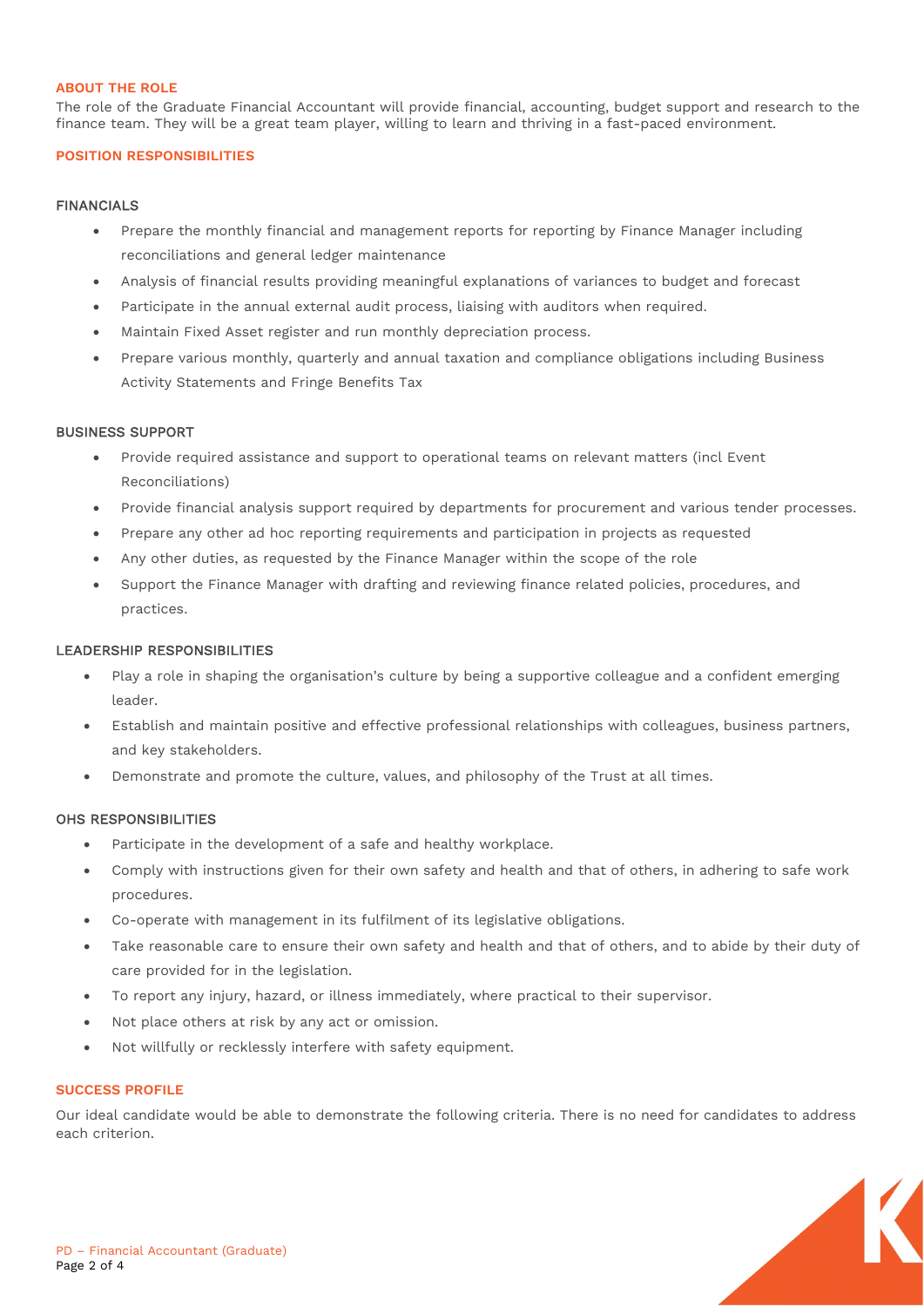## **QUALIFICATIONS, SKILLS, AND EXPERIENCE**

- Bachelor's degree in commerce or accounting, or related field
- Previous experience using a mainstream accounting system would be an advantage.
- Intermediate Microsoft Office skills
- Strong attention to detail with high level verbal and written communication skills
- Good time management skills
- The ability to hold yourself accountable in a fast-paced environment
- Excellent organisational skills with ability to plan and prioritise
- Strong data entry skills
- Developed problem solving skills are preferred
- Interest & passion for the industry will be highly regarded
- Ability to demonstrate behavior consistent with the Trust's corporate values.

#### **Special Requirements**

- Working with Children Check
- Satisfactory Police Check
- Confirmed COVID-19 vaccination status

#### **REPORTING RELATIONSHIPS**

#### **Functional Reporting:**

• Reports to Finance Manager

#### **LOCATION**

This position will be based at Kardinia Park in Geelong, Victoria. Occasional work from home and or other locations may be required or allowed as per Trust policies. This role requires regular collaboration with others onsite.

#### **OTHER RELEVANT INFORMATION**

- The position will be subject to an annual performance appraisal;
- Appointment to the position is subject to a 6-month probationary period;
- The successful applicant will be required to provide evidence of their right to work in Australia e.g. tax file number, copy of Birth Certificate or Passport and Visa;
- A National Police Check will be required throughout your employment with the Trust;
- Due to the nature of the role and the industry, after-hours work including evenings and weekends will be required.

#### **CERTIFICATION**

The details contained in this document are an accurate statement of the duties, responsibilities and other requirements of the position.

| Immediate Manager: | Finance Manager                 |
|--------------------|---------------------------------|
| Position:          | Financial Accountant (Graduate) |
| PD Approval Date:  |                                 |

I have read and understood this position description and in signing this document agree that I am capable of fulfilling all of the requirements of the position described in this document, which forms part of my employment contract.

Additionally, I agree to notify KPST Management immediately of any change in my capacity to meet the inherent requirements outlined in this position description, such as changes in:

- Drivers license status (where applicable to role);
- Police Check status;
- Working with Children Check status;
- Capacity to fulfil inherent requirements of the role
- COVID-19 vaccination status